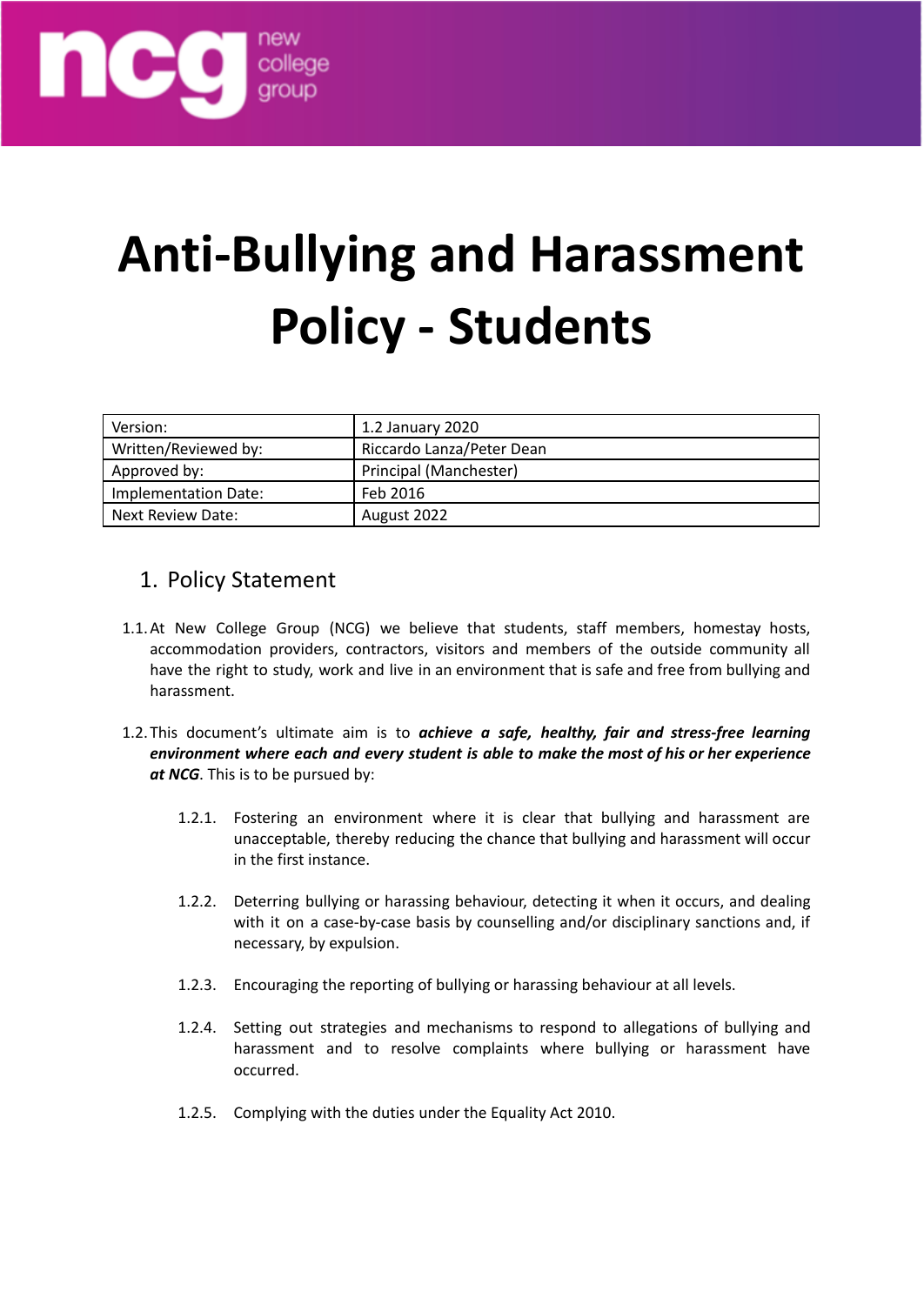

## 2. Scope of the Policy

- 2.1.The provisions of this document will apply to any person enrolled on a course at NCG, regardless of age, gender, nationality or other personal circumstances.
- 2.2.The provisions of this policy will apply on the College's premises at all times without exception. It is intended that such provisions will also apply, in appropriate circumstances, when the students are away from the College's premises, either on social trips with other students or on their own.
- 2.3.This policy relates to bullying and harassment perpetrated by or against (the following list is non-exhaustive):
	- 2.3.1. Fellow NCG students;
	- 2.3.2. Teachers and other members of NCG staff;
	- 2.3.3. Homestay hosts working with NCG and their immediate family members, relatives, friends and visitors;
	- 2.3.4. Accommodation providers working with NCG and their staff members;
	- 2.3.5. Contractors working for NCG;
	- 2.3.6. Visitors on NCG premises;
	- 2.3.7. Members of the general public.

#### 3. Definitions

3.1. For the purpose of this policy, the following definitions will apply:

- 3.1.1. **Student**: Any individual who is enrolled on a course of study at any NCG locations, regardless of the number of weeks and numbers of daily hours of study.
- 3.1.2. **Victim/Complainant**: Any individual who believes they have been subject to, or witnessed instances of harassment or bullying.
- 3.1.3. **Perpetrator/Offender**: Any individual who is accused of having conducted themselves in a manner that may be deemed to constitute bullying or harassment as defined in this policy
- 3.1.4. **Bullying** (as defined in the Department for Education (DfE) guidance *Preventing and Tackling Bullying*, October 2014):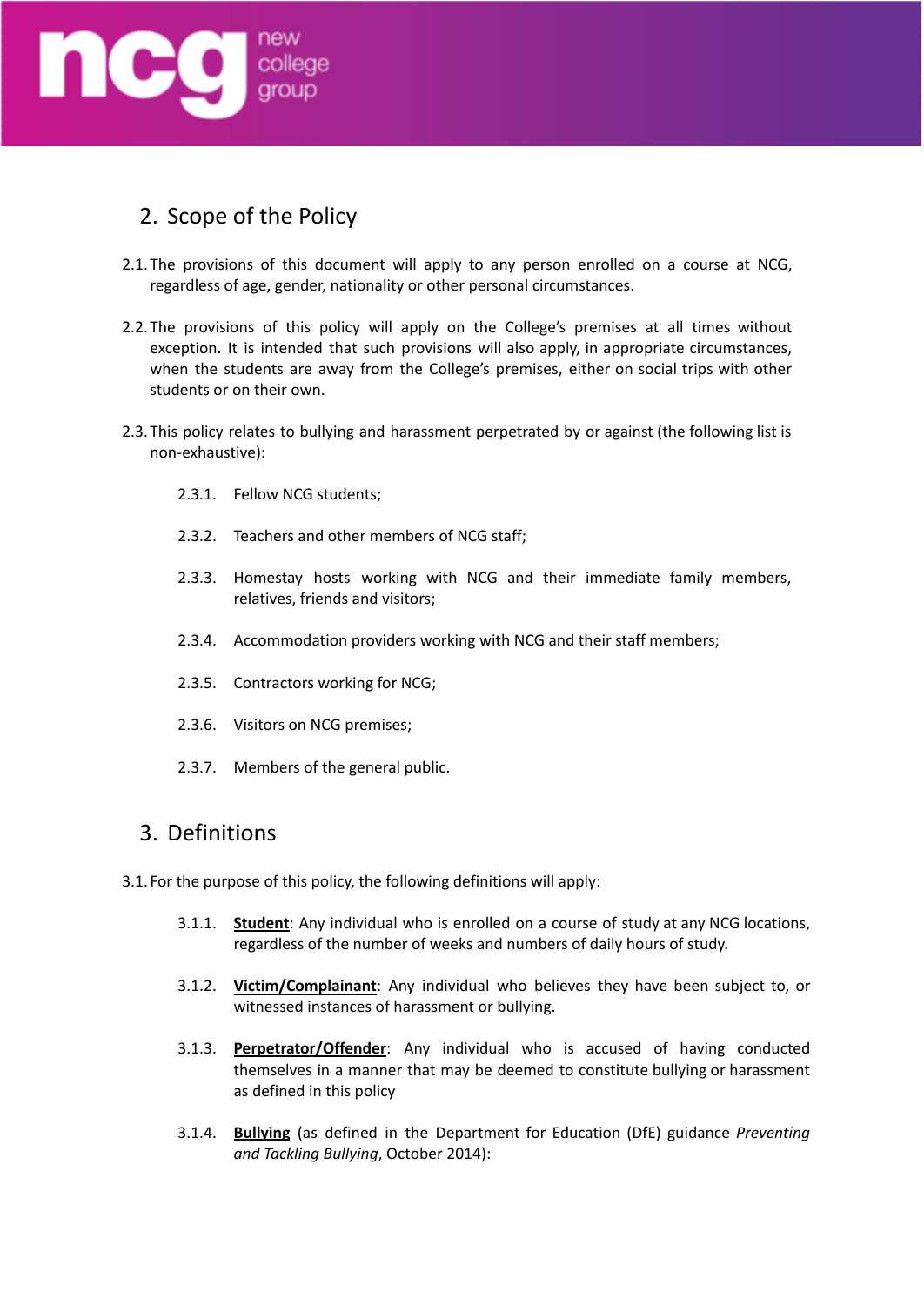

- "Bullying is behaviour by an individual or group, repeated over time, that intentionally hurts another individual or group either physically or emotionally.
- Bullying can take many forms (for instance, cyber-bullying via text messages or the internet), and is often motivated by prejudice against particular groups, for example on grounds of race, religion, gender, sexual orientation, or because a [student] is adopted or has caring responsibilities. It might be motivated by actual differences between [students], or perceived differences"

Examples of what constitutes bullying are given in Appendix A

- 3.1.5. **Harassment** (as defined in the Equality Act 2010):
- "Unwanted conduct related to a relevant protected characteristic, which has the purpose or effect of violating an individual's dignity or creating an intimidating, hostile, degrading, humiliating or offensive environment for that individual"

Examples of what constitutes harassment are given in Appendix A

- 3.1.6. **Protected Characteristic** (as listed in the Equality Act 2010):
	- i. Age;
	- ii. Disability;
	- iii. Gender reassignment;
	- iv. Marriage and civil partnership;
	- v. Pregnancy and maternity;
	- vi. Race;
	- vii. Religion or belief;
	- viii. Sex;
	- ix. Sexual orientation.

## 4. General Principles for the Prevention of Bullying and Harassment

4.1.NCG will strive to promote an anti-bullying and anti-harassment culture among its students at all times.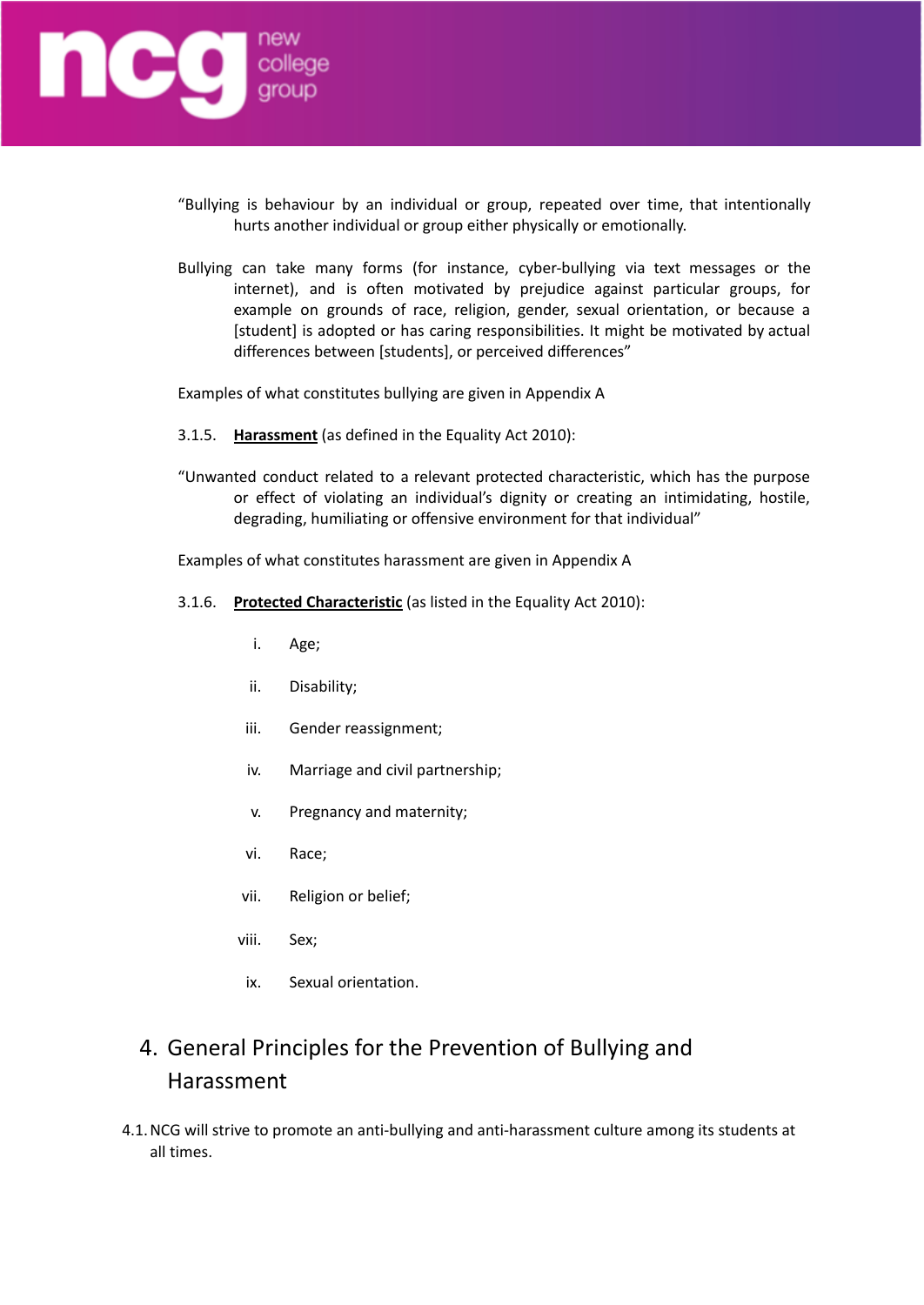

- 4.2.NCG will never condone or tolerate any form of bullying or harassment under any circumstances. This includes bullying and harassment perpetrated by visitors or other members of the general public.
- 4.3.NCG will always encourage and support the disclosure and reporting of any bullying or harassment episode by those who believe they have been subject to, or witnessed, harassment or bullying.
- 4.4.Any reported incident will be treated seriously however trivial it may seem at first glance. NCG guarantees absolute confidentiality to any complainant.

## 5. Responsibility of Students

- 5.1.All NCG students, with no exceptions, are expected to:
	- 5.1.1. Help NCG to promote and achieve an anti-bullying and anti-harassment culture by fully adhering to the principles set out in this policy and refraining from acting or conducting themselves in a bullying or harassing manner towards fellow students or any other individual.
	- 5.1.2. Prevent bullying and harassment by being sensitive to the reactions and needs of others, and ensuring that their conduct does not cause offence.
	- 5.1.3. Discourage bullying and harassment by others through making it clear that such conduct is unacceptable, and supporting any individual who is taking steps to stop bullying or harassment.
	- 5.1.4. Speak up and report to a member of staff they trust if they believe they have been subject to, or witnessed, harassment or bullying.

## 6. Reporting Bullying or Harassment

- 6.1.Any student who believes they have been subject to, or witnessed, harassment or bullying, shall follow the procedure(s) outlined below:
	- 6.1.1. Informal resolution:
		- i. Individuals may not realise that their behaviour is unwelcome or misunderstood and therefore an informal discussion can lead to greater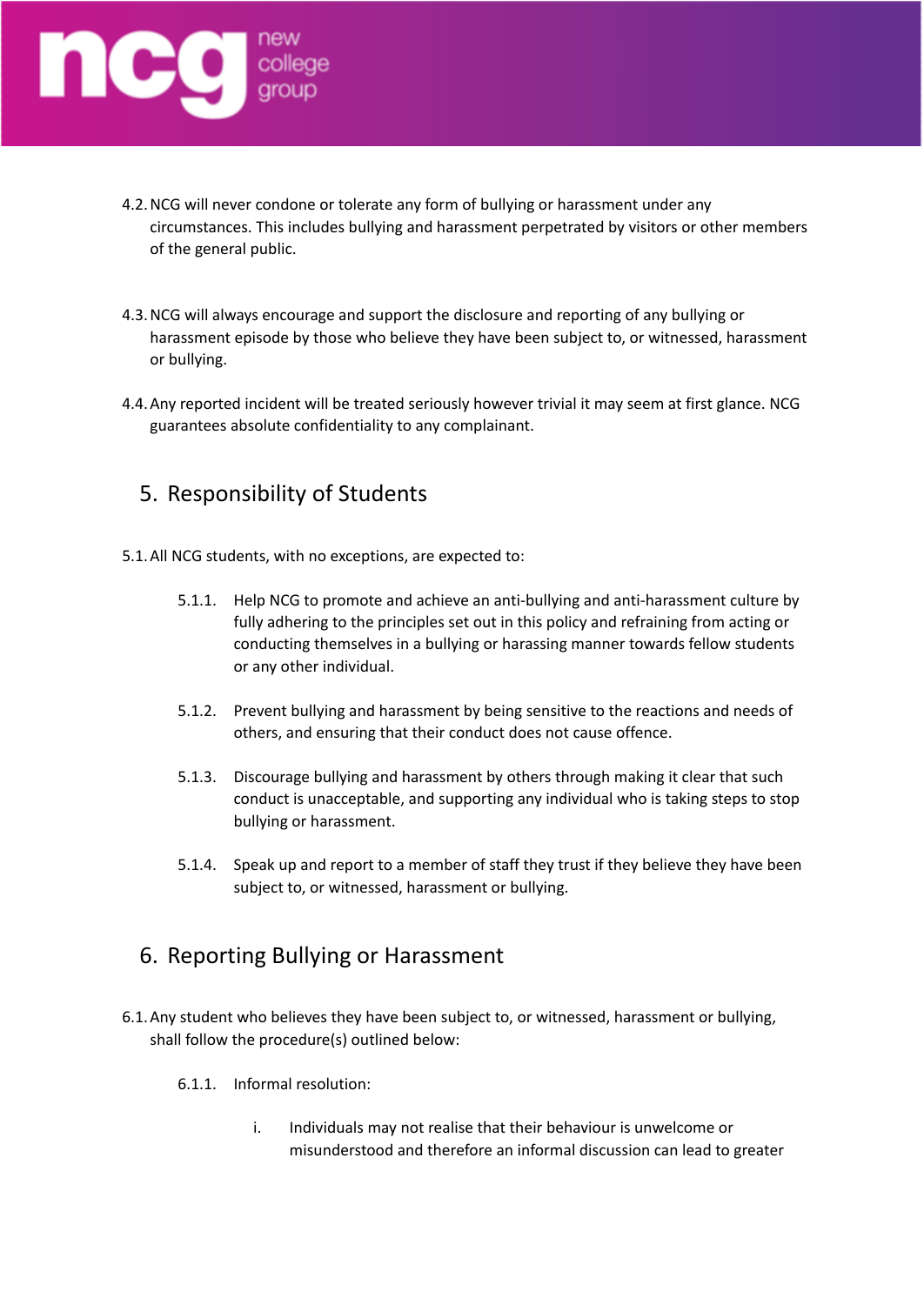

understanding and to an agreement that a particular behaviour or conduct will cease.

- ii. Complainants are encouraged to ask the offender to stop or make it clear that their behaviour is unwelcome. This may be done verbally or in writing,
- in which case the complainant should keep a copy of the documentation and, where possible, the times and dates of incidents should be recorded.
	- iii. If the complainant feels unable to approach the alleged perpetrator, a fellow student or a friend could be asked to speak to the alleged perpetrator on the complainant's behalf.
	- iv. An individual who is made aware that their behaviour is unacceptable should:
		- a) Listen to the complaints and the concerns raised;
		- b) Respect the other person's point of view;
		- c) Understand and acknowledge that it is the other person's reaction/perception to another's behaviour that is important;
		- d) Agree the aspects of behaviour that will change;
		- e) Review their general conduct/behaviour
- 6.1.2. Formal resolution:
	- i. If the above informal request is ignored, or if the student is unable to take an informal approach, the student can report the bullying or harassment to any member of staff they trust or they feel comfortable talking to. This member of staff will make written notes and report the complaint to the Principal (or the Director of Studies), who will treat it as a formal complaint.
	- ii. In exceptional circumstances, such as when the allegations involve the Principal or the Director of Studies, a complaint may be raised directly with the Managing Director, who will appoint an appropriate senior manager to arrange for the matter to be progressed in accordance with this policy and procedure
	- iii. The Principal or the Director of Studies or the senior manager appointed by the Managing Director will then investigate the formal complaint as per the Complaints Procedure. Allegations will be dealt with seriously and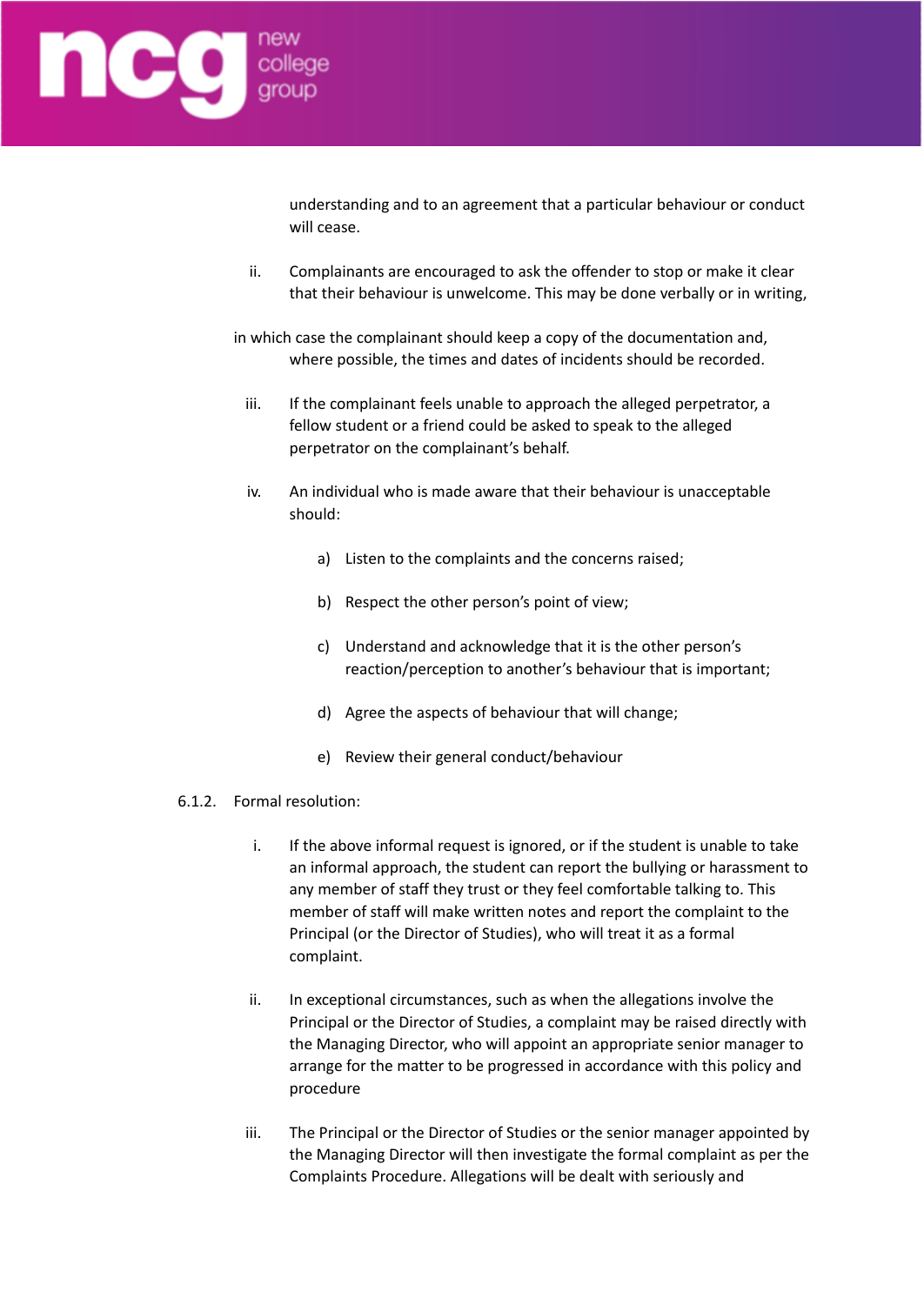

confidentially and there will be no victimisation of any student making or being involved in a complaint.

- 6.1.3. The timescales for action will be set by the person investigating the incident and will vary depending on the gravity of the allegations, the number of individuals involved,
- the extent of the investigation and other circumstances. Once set, the timescales will be communicated in writing to all parties concerned.
- 6.1.4. In cases of serious alleged harassment, any student directly involved may be suspended pending further investigation.
- 6.1.5. Should the outcome of the investigation confirm that a bullying or harassment incident has actually taken place, the perpetrator will be dealt with in accordance with the Disciplinary Procedure. Should the outcome of the investigation reveal that the allegations were malicious or vexatious, the complainant will be dealt with in accordance with the company's Disciplinary procedures.

6.2.Appeals against decisions taken under this policy shall be dealt with as follows:

- 6.2.1. Appeals against a disciplinary sanction will be dealt with in accordance with the appeals process in the Disciplinary Procedure.
- 6.2.2. Appeals by a complainant about the outcome of any inquiry will be dealt with in accordance with the appeal process in the Complaints Procedure.
- 6.3.If you are unhappy with the College's response, students can raise their complaint with English UK. A written complaint including details of how the problem has been dealt with by the College must be posted or e-mailed to:

English UK, 219 St. John Street, London EC1V 4LY info@englishuk.com

## 7. Responding to Bullying or Harassment

- 7.1.When formal allegations of bullying or harassment are raised, NCG will endeavour to:
	- 7.1.1. Take all bullying or harassment issues seriously and investigate all incidents thoroughly.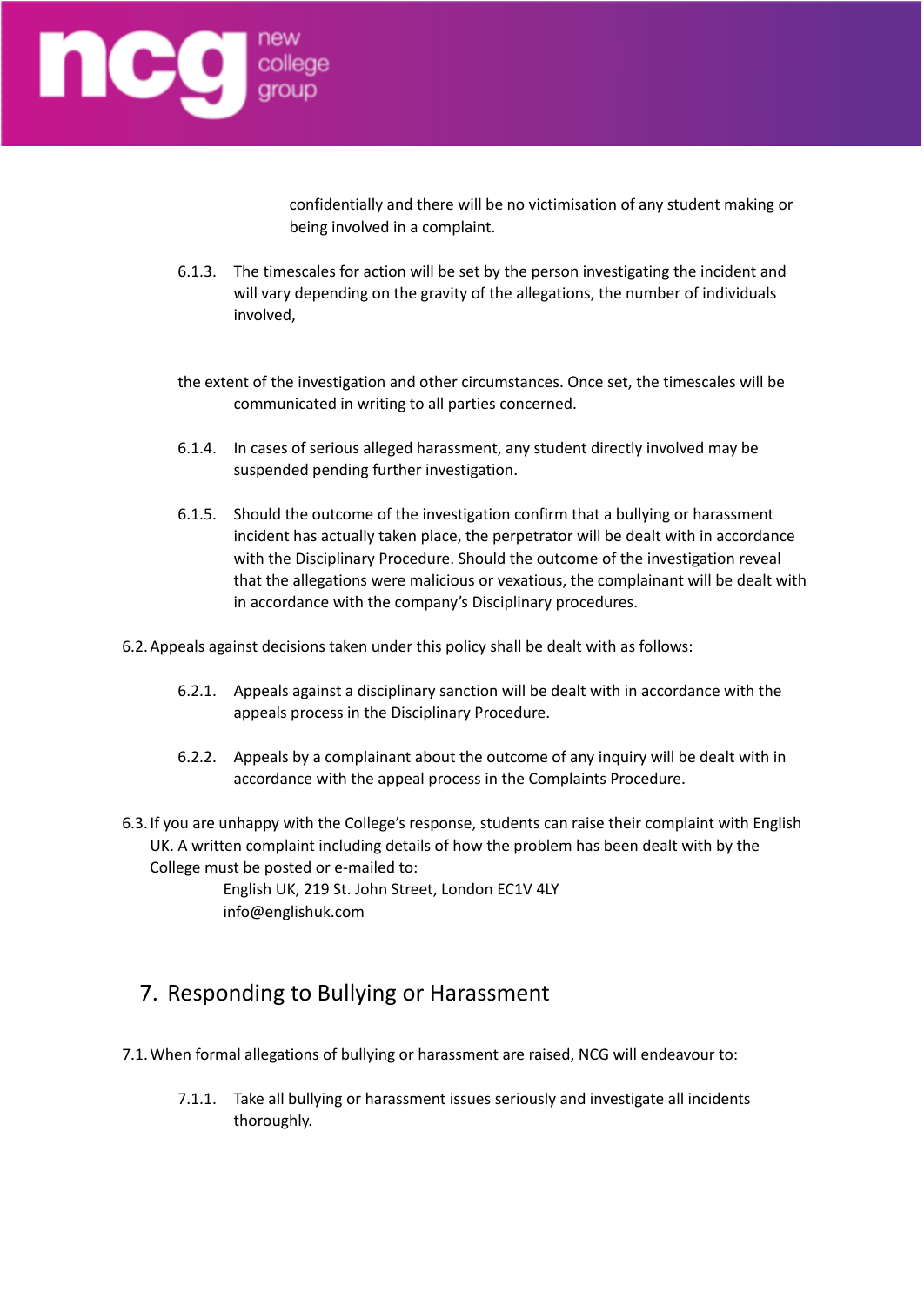

- 7.1.2. Deal with each incident individually and assess the needs of each student separately.
- 7.1.3. Ensure that bullies and victims are interviewed separately.
- 7.1.4. Obtain witness information.
- 7.1.5. Keep a written record of the incident, investigation and outcomes.
- 7.1.6. Ensure that action is taken to prevent further incidents. Such action may include:
	- i. Imposition of sanctions, up to expulsion with no refund of tuition and accommodation fees (following the Disciplinary Procedure).
	- ii. Obtaining an apology.
	- iii. Informing the parents of both bully and bullied if those involved are under 18 years of age.
	- iv. Provide advice and support for both victim and bully.
- 7.2.In assessing what actions to take when a bullying or harassment incident has been reported, it will be taken into account whether the bullying or harassment is deliberate or intended to hurt. Some individuals may see their hurtful conduct as "teasing" or "a game". These forms of bullying are equally unacceptable but may not be malicious and can often be corrected quickly with advice and without disciplinary sanctions.
- 7.3.Notwithstanding the provisions of this policy, any student who is found to be bullying or harassing another individual is liable at law for their conduct and may face action in the courts.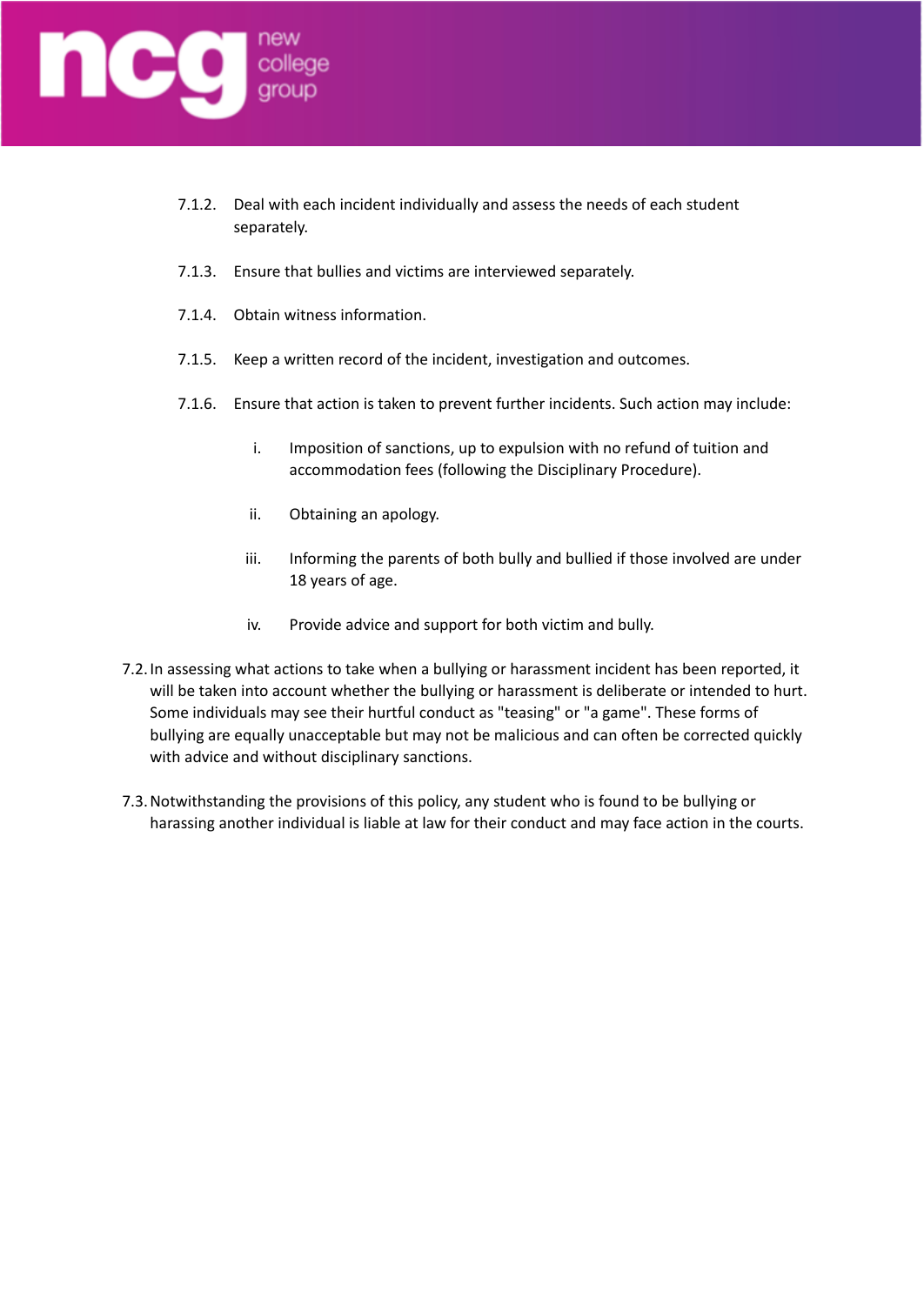

## Appendix A

- A.1. Bullying: the examples provided below are not exhaustive.
	- A.1.1. Bullying may be:

**Physical**: hitting, kicking pushing people around, spitting; or taking, damaging or hiding possessions.

**Verbal**: name-calling, taunting, teasing, mimicking, insulting or demanding money.

**Exclusionary Behaviour**: intimidating, isolating or excluding a person from a group.

**General Unkindness**: spreading rumours, any kind of initiation ceremony or exploitation of another pupil, or writing unkind notes, mobile phone texts or e-mails;

**Cyber bullying**: using the internet, mobile phones or other electronic devices, social networking sites etc. to deliberately upset someone else (see section below).

A.1.2. Bullying may also be:

Sexual: talking to or touching someone in a sexually inappropriate way.

Sexist: related to a person's gender or gender reassignment.

Racist: or regarding someone's religion, belief or culture.

Related to a person's sexual orientation (homophobic).

Related to pregnancy and maternity.

Related to a person's home or economic circumstances.

Related to a person's disability, special educational needs, learning difficulty, health or appearance.

A.1.3.**Cyber bullying**: "Cyber bullying" is any form of intimidation, abuse or unpleasant behaviour which targets any individual by using information and communication technologies – for example, e-mail, digital and mobile device cameras, text messages, social networking sites, web documents and online blogs. "Cyber bullying" is not restricted to College-based activities. Any form of bullying, intimidation or unpleasantness that is publicised on such sites or through any form of electronic communication will not be tolerated. Likewise, any posting on such sites that brings the reputation of NCG into disrepute will be treated as a serious offence. An incident of cyber bullying will be dealt with in accordance with the procedures in this policy.